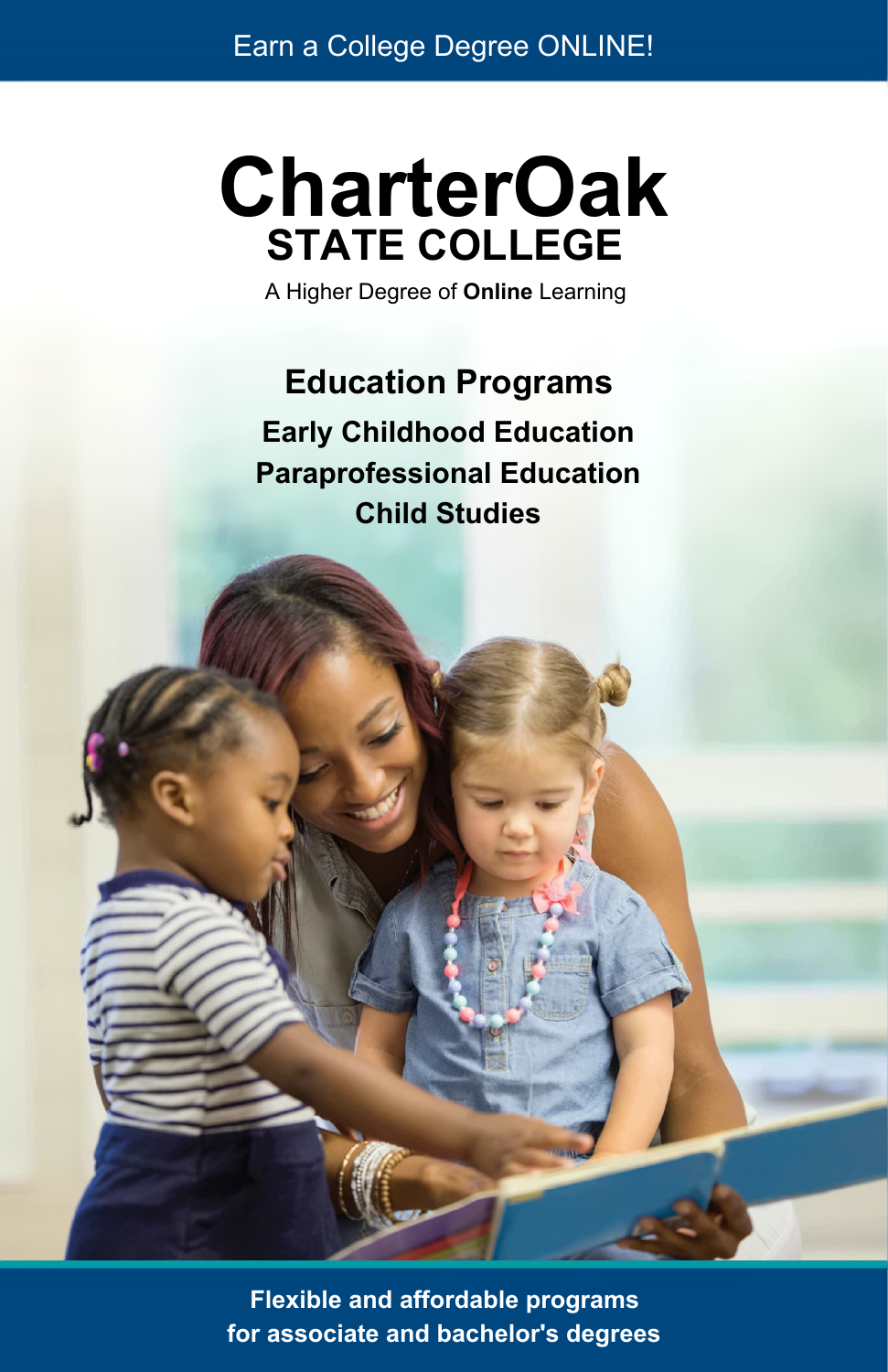## *Early Childhood Education Majors*

Charter Oak State College's online associate and bachelor's degrees equip early childhood education students to make a positive difference in the lives of young children. At the A.S. level, students gain skills to implement developmentally appropriate practices in classrooms or family child care homes servicing children ages birth to 5. At the B.S. level, students acquire advanced understanding of theory and practice and are prepared to mentor new teachers.

Students enrolled in the Bachelor of Science Early Childhood Education major must choose from one of five concentrations Charter Oak offers. These are designed to develop skills and knowledge to address the physical, cognitive, intellectual, language, social/emotional, and creative needs of young children in a variety of early childhood settings.

## The Early Childhood Education Concentration Options

*(choose one)*

- *•* **Early Childhood Teacher Credential (ECTC)** track is for current or prospective teachers that desire to work in any Connecticut state-funded Early Childhood Program. Two 6-credit field experience/practicum courses are required.
- **• Infant and Toddler** track is designed for students who desire to work with infants/ toddlers or currently serve as teachers or assistant teachers in infant/toddler classrooms. A 6-credit student teaching practicum is required. Students enrolled in this concentration may work in private early childhood centers, family child care homes, or military child development centers. It ensures those working with the 0-3 population are knowledgeable of best practices in the care and education of this unique population.
- **• Preschool** track is ideal for those who desire to work as preschool teachers or who currently serve as teachers or assistant teachers in private or non-funded preschool classrooms. This track prepares teachers to work with children ages 3-5 so they understand developmentally appropriate practices in preschool education.
- **• Montessori** students may specialize in Montessori infant and toddler or early childhood education. The practicum experience is embedded within the Montessori training and therefore not required as an additional practicum for this concentration.
- **• Program Administration and Leadership** track is for those currently working as program directors/assistant directors or for teachers or other professionals seeking to advance to program director positions. Students learn the many facets of leadership that encompass the early childhood director's job. Students gain an understanding of curriculum, how to work with families, human resources, and fiscal responsibilities.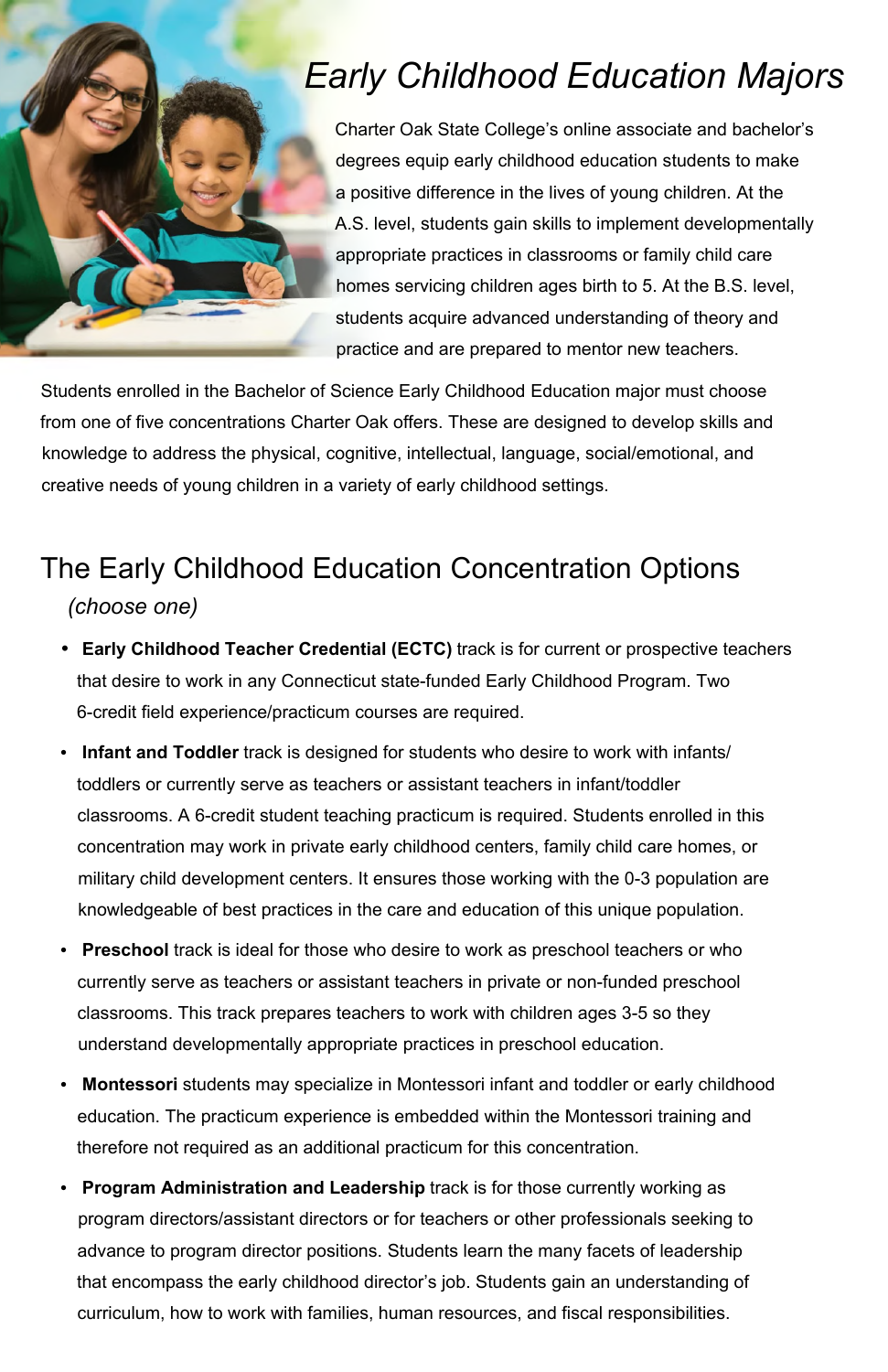## Early Childhood Education Programs

#### Early Childhood Education, Associate of Science (61 Credits)

- **•** Introduction to Early Childhood Education
- **•** Health, Safety & Nutrition: Birth to Eight
- **•** Diversity & Ethics in Early Childhood
- **•** Early Language & Literacy Development
- **•** Observation & Assessment in Early Childhood Programs
- **•** The Exceptional Learner
- **•** Child Development: Birth to Eight
- **•** Curriculum for Young Children: Methods & Techniques or Infants & Toddlers: Methods & Techniques
- **•** Early Childhood Practicum

#### Paraprofessional Studies, Associate of Science (61 credits)

- **•** Introduction to Early Childhood Education
- **•** Health, Safety & Nutrition: Birth to Eight
- **•** Diversity & Ethics in Early Childhood
- **•** Child Development: Birth to Eight
- **•** Introduction to Paraprofessional Training
- **•** Behavior Strategies for Paraprofessionals
- **•** Exceptional Learners for the Paraprofessionals
- **•** Autistic Learner & Assistive Technology
- **•** The Paraprofessional Internship
- **•** Sociology of the Family

This program prepares paraprofessionals to work in Connecticut public school settings in either general education or special education. See specific Certification/Licensure information at **[www.CharterOak.edu/Paraprofessional](http://www.CharterOak.edu/Paraprofessional)**

#### Early Childhood Education, Bachelor of Science (120 credits)

#### **Major Courses (27 Credits)**

- **•** Introduction to Early Childhood Education
- **•** Child Development: Birth to Eight
- **•** Health, Safety & Nutrition: Birth to Eight
- **•** Diversity & Ethics in Early Childhood
- **•** Observation & Assessment in Early Childhood Programs
- **•** Early Language & Literacy Development
- **•** The Exceptional Learner
- **•** Children, School & the Community
- **•** Psychology of Play

*ECE majors must complete one Concentration of their choice.*

#### Child Studies, Bachelor of Science (120 credits)

- Introduction to Early Childhood Education
- Health, Safety and Nutrition: Birth to Eight
- Child Development: Birth to Eight
- The Exceptional Learner
- Diversity & Ethics in Early Childhood
- **•** Autism Spectrum Disorder
- **•** Urban Youth in American Society
- **•** Children, School & the Community
- **•** Research Methods
- **•** Child Studies Major Capstone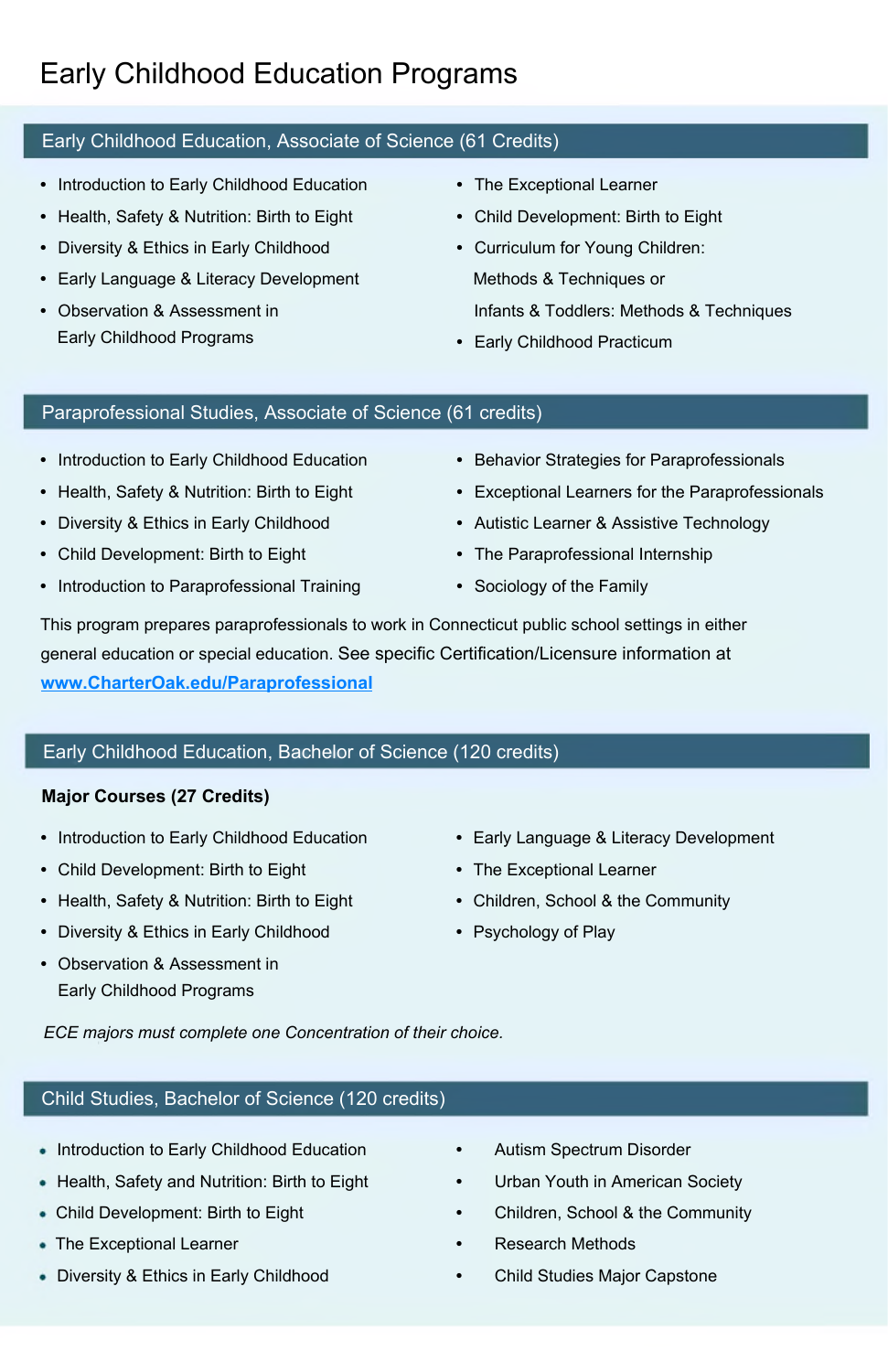## Academic Requirements

#### *Associate of Science Degrees*

- **•** Requires 61 credits. Thirty (30) credits must be liberal arts and the general education requirements must be met.
- **•** Students enrolled in this degree are exempt from the Global requirement and must complete either the U.S. History/ Government or Non-U.S. History or Culture requirement.
- **•** Electives added to General Education to bring total credits to 61.

#### *Bachelor of Science Degrees*

- **•** General Education: Minimum of 40 credits
- **•** Major: Minimum of 36 credits
- **•** Elective Credits: To bring the total to 120 credits
- **•** 30 credits must be at the upper level
- **•** At least 30 of the 120 credits need to be in liberal arts subjects

#### *Academic Residency*

Cornerstone: All students must successfully complete the three-credit Cornerstone Seminar (IDS 101) usually during their first term.

Capstone: Students preparing to graduate with a bachelor's degree must complete a Capstone experience at Charter Oak State College with a grade of "C" or higher.

### General Education Requirements

Our general education credit requirements promote strong communication and critical thinking skills that prepare you for career success. Our general education requirements include:

- **•** Ethical Decision-Making (3 credits)
- **•** Global Understanding (3 credits)
- **•** Literature and Fine Arts (3 credits)
- **•** Mathematics (3 credits)



- **•** Natural Science (7-8 credits, one course with lab)
- **•** Non-U.S. History or Culture (3 credits)
- **•** Oral Communication (3 credits)
- **•** Social/Behavioral Sciences (3 credits)
- **•** U.S. History/Government (3 credits)
- **•** Written Communication (6 credits)

### Our Liberal Credit Transfer Policy

One of the many advantages we offer is liberal acceptance of credits from a variety of sources including:

- **•** online and classroom-based courses taken at regionally-accredited institutions usually regardless of when earned.
- **•** college-level examinations such as CLEP and DANTES.
- **•** military training and occupations.
- **•** portfolio assessment of life and work experience.
- **•** corporate/agency training evaluated by ACE/National CCRS.
- **•** corporate/agency training and licenses and certifications evaluated by Charter Oak.
- **•** CDA, AMS credentials.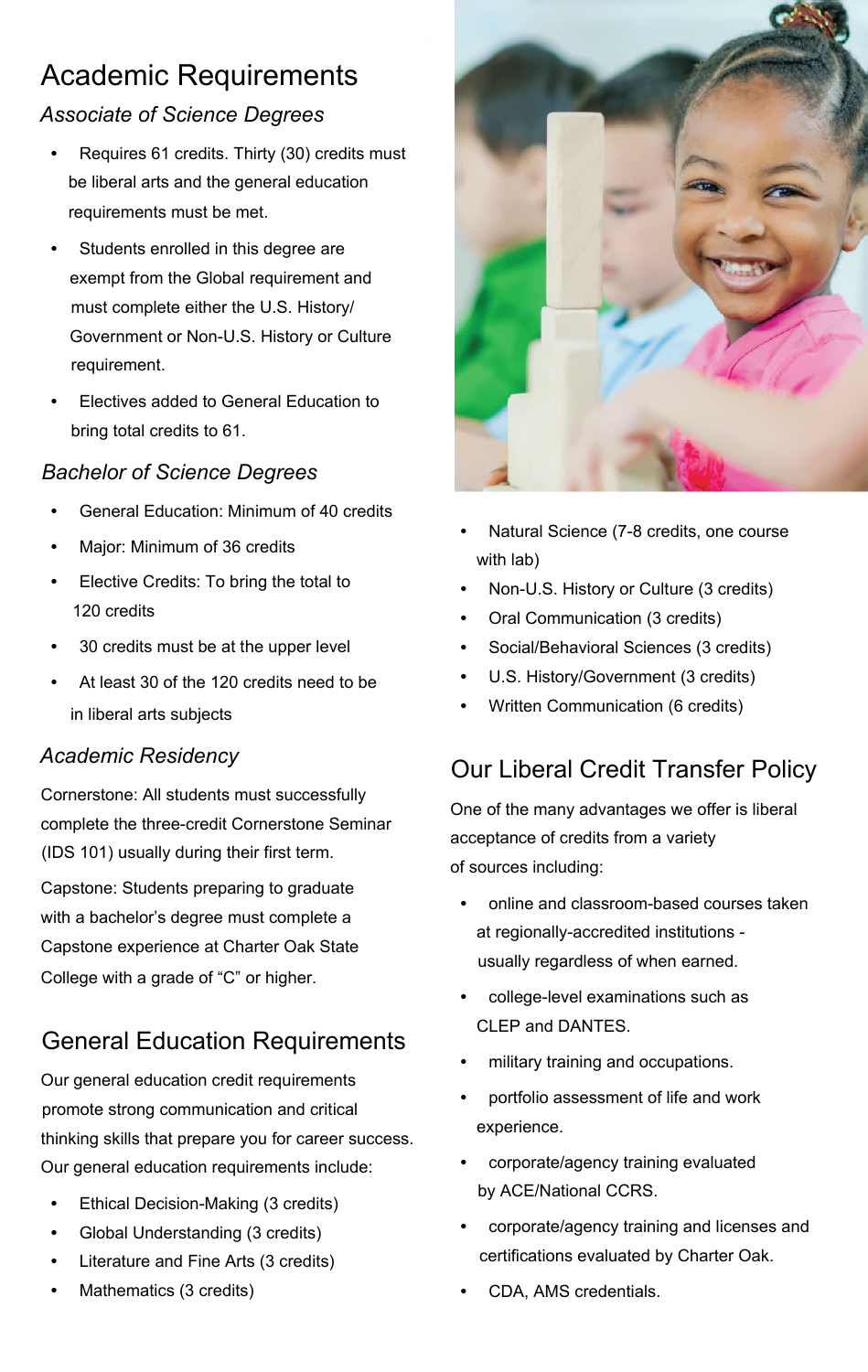## Check Out Our Certificate Programs!

Do you need to advance your qualifications to do your best work? Our certificate programs are perfect for early childhood professionals seeking continuing education and career advancement opportunities. There is no need to be a matriculated student for these convenient online 8 or 15-week courses. See [www.CharterOak.edu/Certificates](http://www.CharterOak.edu/Certificates) to learn more about -

- **•** Speech and Language Pathology Studies Certificate
- **•** CDC Connecticut Director's Credential

#### *Looking for an Alternate Route to Teacher Certification?*

Charter Oak State College offers the only ARC for Early Childhood Education (Birth through Five) in Connecticut for bachelor degree holders wishing to enter the teaching profession. See specifics at [www.CharterOak.edu/certificates/ece\\_arc.php](http://www.CharterOak.edu/certificates/ece_arc.php)

*"Finishing my degree at Charter Oak State College was the most amazing experience. From the initial enrollment meeting, the application process, to the final degree, I was guided step by step. The advisors were hands on and attentive, always willing to answer my questions. Without the ability to complete my education online I would never have completed my Bachelor's degree. As a single parent working a full time job this program helped me to be able to accomplish the goals I set for myself."*

Tina Valentin, *Program Director, Early Learning Center*